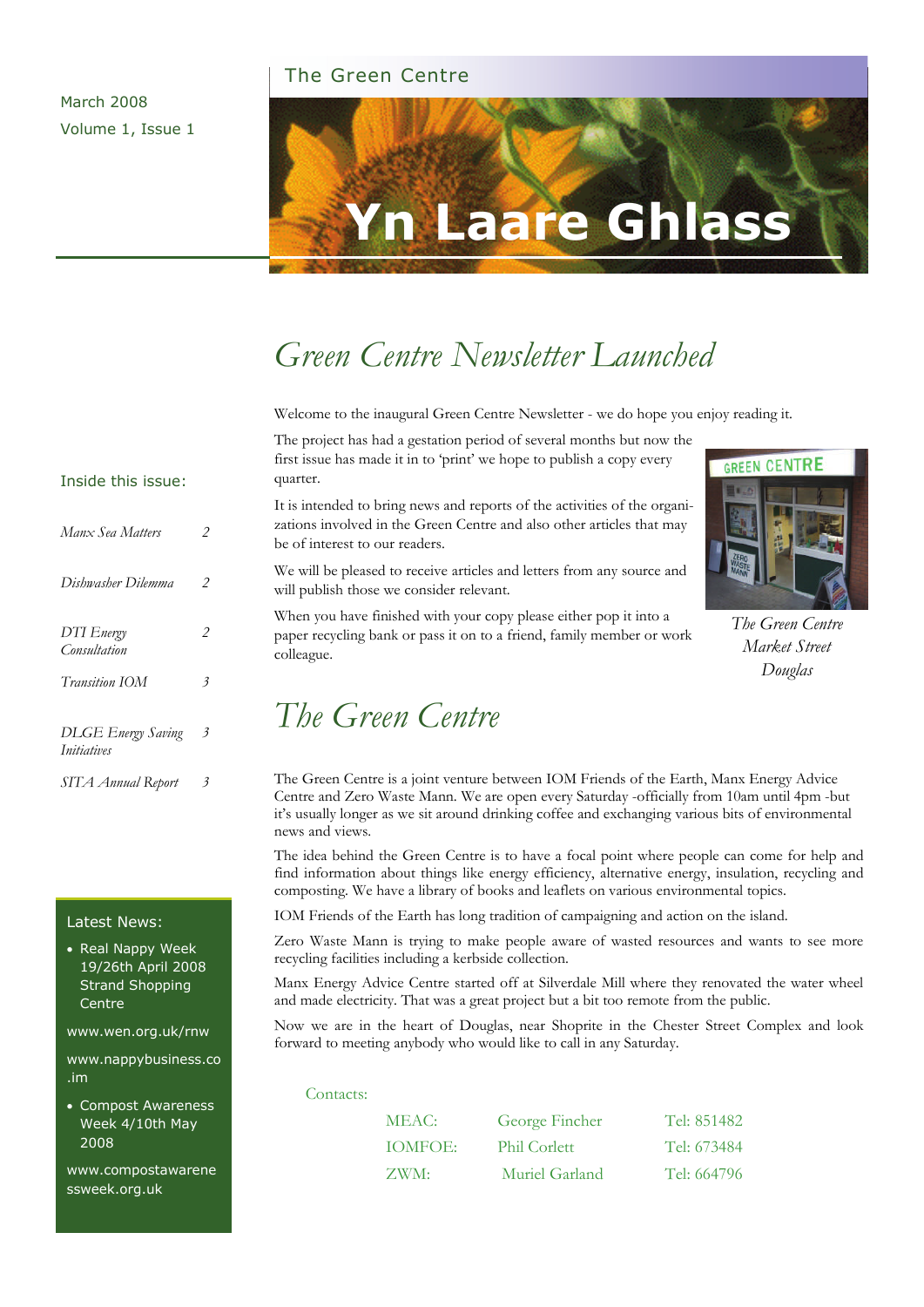

*Coastal waters and shorelines threatened by off-shore development?* 

## *Manx Sea Matters*

The announcement, in August 2007, by the DTI, that prospecting licenses were being issued for marine aggregate dredging, off the Island's north-east coast, prompted the formation of a new 'umbrella' organization for concerned marine interest groups.

Founder members include IOM Fish Producers Association, IOM Friends of the Earth, IOM Sub-Aqua Association, Manx Whale & Dolphin Watch, IOM Angling Association and the Marine Committee of the Manx Wildlife Trust.

MSM intends to campaign to raise awareness about the possible adverse impacts of activities, such as dredging etc. and to press the government to properly consult with interest groups before making any decisions.

Currently, the normal planning procedures do not apply to off-shore developments, and it is left to the Territorial Seas Committee to make any decisions.

Assurances have been given by the DTI that no extraction licenses will be issued without the public being able to comment; but as the aggregate is being viewed as a possible valuable asset, ripe for exploitation, how substantial the consultation will be is open to question.

MSM Contact: Michelle Haywood on 300090.

**When required replace your old machine with a modern 'A' rated appliance and banish washing-up woes !** 

### *Dishwasher dilemma?*

Modern dishwashers, fully loaded and with an energysave programme may be greener than you think. That's according to Which? (March 2008)

Less water compared with hand washing and up to 30% less electricity compared to normal machines.

What about detergents they need?

Ecologically friendly products tested by which? compared favourably with many conventional detergents.

Ecover tablets and Tesco Naturally tablets scored well. So there you are. When required replace your old machine with a modern 'A' rated appliance and banish washing-up woes !

Which? is dealing with more green issues these days. Pop into your local Library to catch up with the latest report.



*Pulrose Power Station Is there a 'greener' way of meeting our energy needs?* 

# *DTI Energy Policy Consultation*

The DTI have published a consultation document asking the public for their views on a variety of issues.

Questions include would you support off-shore wind farms or tidal or barrage systems to generate 'green' electricity.

They are also asking if people have their houses insulated or fitted with solar panels; and if not are they planning to invest in these items. They also want to know what would deter you from having these items installed

Other questions relate to what people see as the priority areas for government to concentrate financial support.

The Green Centre has made a response to the consultation and encourages everybody to get hold of a copy of the document; and if possible send their views to the DTI.

The document can be obtained from the DTI's office in Douglas or from their website www.gov.im/dti/Energy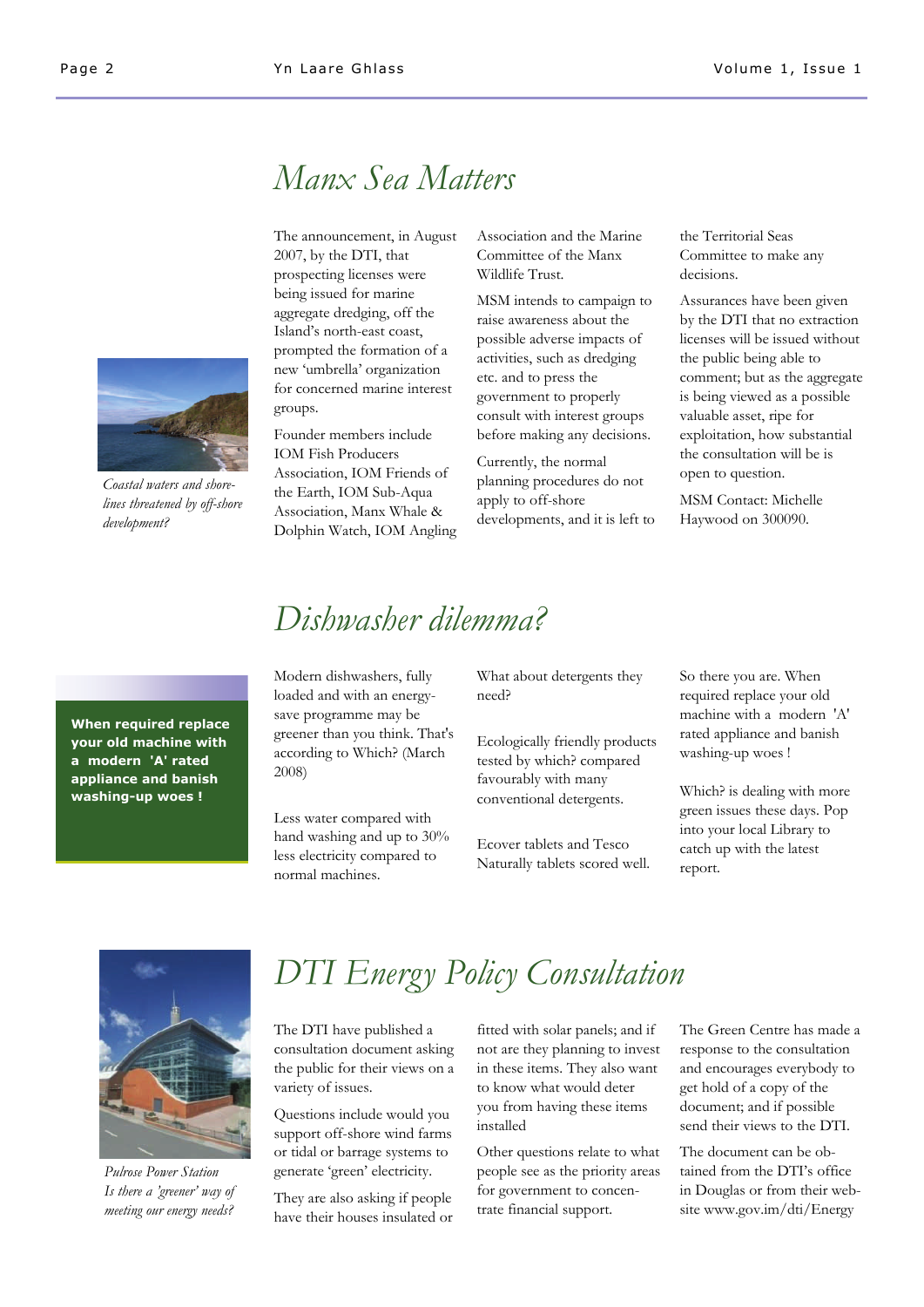### *Transition Isle of Man gets underway*

Transition Isle of Man is a community initiative that's just getting going in the Island: part of the Transition Towns movement currently sweeping the UK.

This was set up to give communities of all sizes a framework for combating peak oil and climate change. The idea is that the whole community works together to become more self-reliant, from finding alternative energy sources to boosting local food production.

At the moment Transition Isle of Man is being driven forward by a group of people from all walks of life, who got together after learning about the challenges of imminent fossil fuel depletion and the implications for our everyday lives.

This is not an official group and its only purpose is to get more people involved. Over the next year a whole range of awareness-raising events will be taking place, including film screenings, talks in schools

and community meetings to get things going.

To get involved or find out more, call Janet on 823253 or Alice on 307842, or email transitioniom@mac.com. There's a group email list you can join, and a Transition Isle of Man blog has just been set up at

#### http://transitionisleofman.blo gspot.com/

For more information on peak oil and Transition Towns, visit www.powerswitch.org.uk and www.transitiontowns.org



#### *Peak oil means we all have to prepare for 'power down' and a transition to new ways of living our lives*

# *£3m for Energy Initiatives Officer*

The Treasury Minister has been kind, in his Budget, to the DLGE by agreeing to create an 'Energy Initiatives Fund'.

The fund is intended to provide government departments with 'new' money, to stimulate schemes that require upfront finance, for them to cut their energy use, without diverting money away from

#### frontline services.

Any savings in energy costs are then shared with the fund to help continue the work elsewhere in government.

Mr Bell described the initiative as a "win, win" scenario, in that it reduced costs and also created environmental benefits.

The Green Centre applauds the initiative, as government is a large consumer of energy, but we would also like to see more support for householders to reduce their energy use.

A relaxation in some of the requirements for planning approval for wind turbines etc and an increase in the grants available would be welcomed.

**Mr Bell described the new 'Energy Initiatives Fund' as a "win, win scenario" for government and the environment.** 

# *SITA IOM annual report published*

SITA is describing 2006 as a year of consolidation. In their third annual report, they claim to have processed just over 60,000 tonnes of waste and exported over 30,000 MWh of electricity to the MEA; approximately 8% of the Island's electricity supply for 2006.

The company has also baled

and shipped 1,400 tonnes of waste paper for recycling on behalf of the Government's waste management unit; and become an accredited business in the European Union's 'rigorous' Eco-Management and Audit Scheme (EMAS).

The year saw a large growth in the amount of tyres and

construction and animal waste being processed with the plant operating at 93% of capacity.

September saw a notable milestone for the operation of the plant as the primary incinerator operated at 100% utilisation with no unplanned stoppages.

The full report is available at www.sita.co.im



*The incinerator in action almost a rarity in early 2008.*